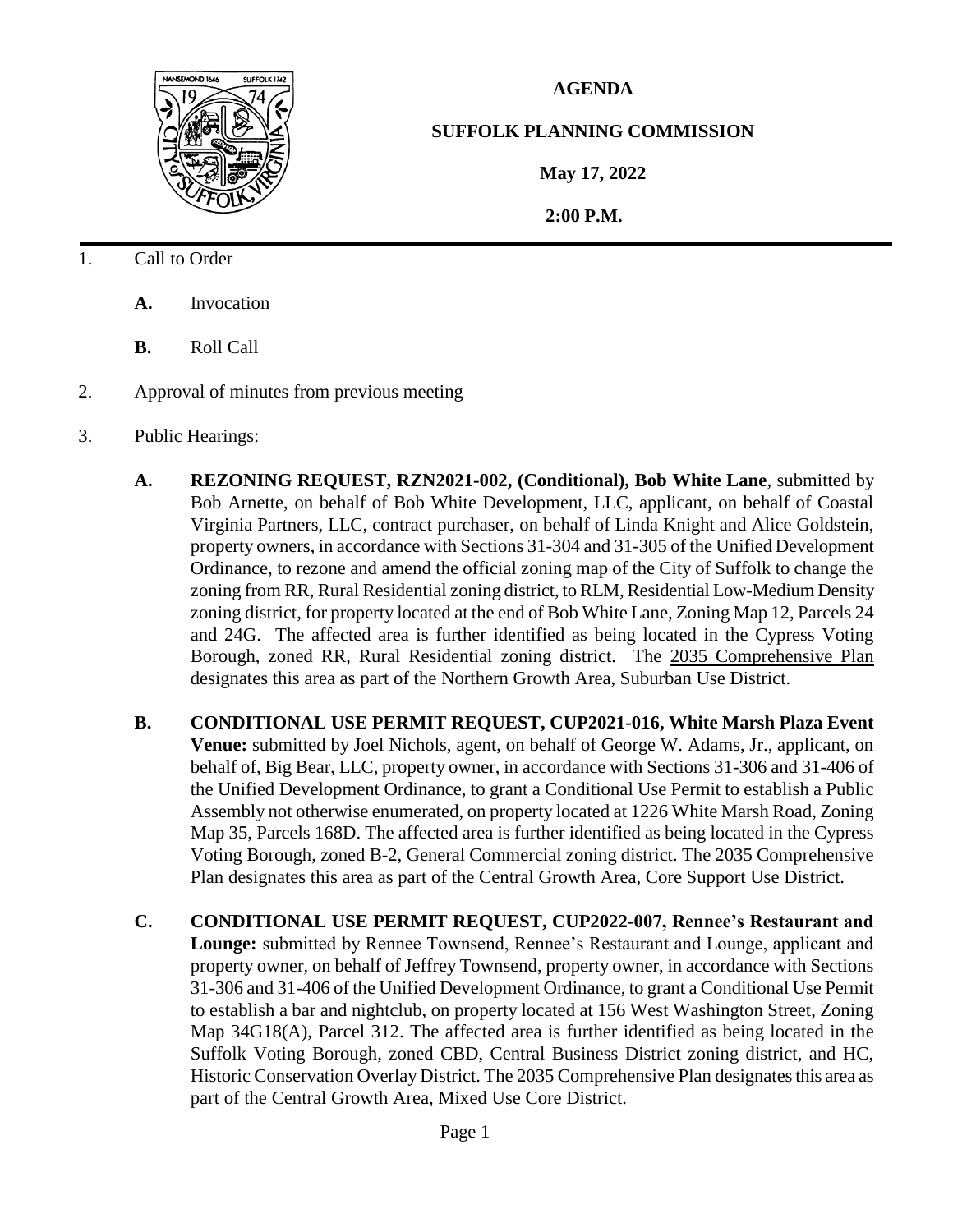- **D. CONDITIONAL USE PERMIT REQUEST, CUP2022-008, High Tide Restaurant**: submitted by Katherine Mochurad, High Tide LLC, applicant and property owner, on behalf of Karen Tew, property owner, in accordance with Sections 31-306 and 31-406 of the Unified Development Ordinance, to grant a Conditional Use Permit to establish a bar and nightclub, on property located at 130 Commerce Street, Zoning Map 34G18(A), Parcel 246. The affected area is further identified as being located in the Suffolk Voting Borough, zoned CBD, Central Business District zoning district, and HC, Historic Conservation Overlay District. The 2035 Comprehensive Plan designates this area as part of the Central Growth Area, Mixed Use Core District.
- **E. CONDITIONAL USE PERMIT REQUEST, CUP2022-010, 3708 Knotts Creek Lane:** submitted by Christopher Sutton, applicant and property owner, on behalf of Emily Sutton, property owner, in accordance with Sections 31-306 and 31-406 of the Unified Development Ordinance, to grant a Conditional Use Permit to establish an accessory dwelling, detached, on property located at 3708 Knotts Creek Lane, Zoning Map 12, Parcel 55M. The affected area is further identified as being located in the Sleepy Hole Voting Borough, zoned RLM, Residential Low-Medium Density zoning district. The 2035 Comprehensive Plan designates this area as part of the Northern Growth Area, Inner-Ring Suburban District.
- **F. EXCEPTION REQUEST, CEX2022-004, 1261 River Road:**submitted byDaniel Dunn, All Phase Construction dba Bayou Brothers Pools, applicant, on behalf of Craig and Joanna Johnson, property owners, in accordance with Section 31-415 of the Unified Development Ordinance, to grant an Exception to the development criteria and buffer area requirements of the Chesapeake Bay Preservation Area to permit the installation of a swimming pool to encroach into the 100-foot Resource Protection Area buffer, on property located at 1261 River Road, Zoning Map 26B, parcel 28. The affected area is further identified as being located in the Suffolk Voting Borough, zoned RLM, Residential Low-Medium Density zoning district. The 2035 Comprehensive Plan designates this area as part of the Northern Growth Area, Inner-Ring Suburban Use District.
- **G. ORDINANCE TEXT AMENDMENT, OTA2022-001, Street Improvement Standards,**  initiated by the City of Suffolk, for amendments to the Code of the City of Suffolk, Chapter 31, Unified Development Ordinance, Article 6, Design and Improvement Standards, Section 31-612, Street Improvement Standards. The purpose of the text amendment is to update and refine the Code of the City of Suffolk, Chapter 31, Unified Development Ordinance due to a change in circumstance.
- 4. Old Business
- 5. New Business
	- **A.** Presentation Comprehensive Plan Update
	- **B.** Status Report City Council Meeting, April 20, 2022
	- **C.** Status Report Preliminary Plats Approved None